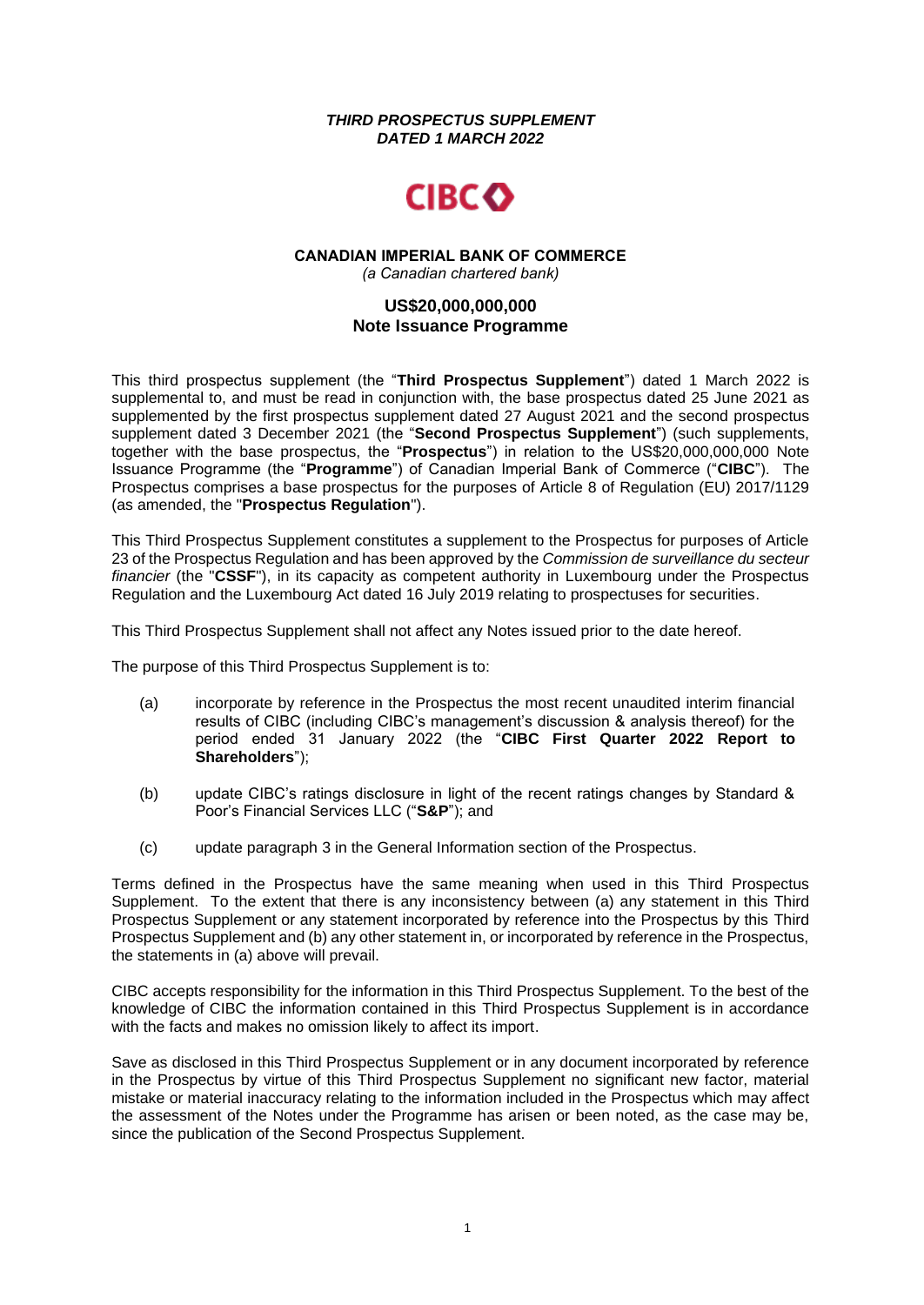In accordance with Article 23(2) of Prospectus Regulation, investors who have already agreed to purchase or subscribe for the Notes before this Third Prospectus Supplement is published have the right, exercisable within three working days after publication of this Third Prospectus Supplement, to withdraw their acceptances. The final date of the right of withdrawal will be 4 March 2022.

## **DOCUMENTS INCORPORATED BY REFERENCE**

The following information supplements the section entitled "Documents Incorporated by Reference" at pages 72 to 74 of the Prospectus and further updates the list of documents incorporated by reference in the Prospectus. The following document, which has been previously published or is simultaneously published and filed with the CSSF and the Luxembourg Stock Exchange, shall be incorporated in, and form part of, the Prospectus:

a) the sections of CIBC's First Quarter 2022 Report to Shareholders *[Report to Shareholders](https://www.cibc.com/content/dam/cibc-public-assets/about-cibc/investor-relations/pdfs/quarterly-results/2022/q122report-en.pdf)  [for the First Quarter, 2022 \(cibc.com\)](https://www.cibc.com/content/dam/cibc-public-assets/about-cibc/investor-relations/pdfs/quarterly-results/2022/q122report-en.pdf)* identified in the following cross-reference list, which includes, among other things, the comparative unaudited interim consolidated financial statements for the three month period ended 31 January 2022 with comparative unaudited interim consolidated financial statements for the three month period ended 31 January 2021 prepared in accordance with International Accounting Standard (IAS) 34 "Interim Financial Reporting":

| Information                                                        | Page numbers refer to the CIBC First<br>Quarter 2022 Report to Shareholders |
|--------------------------------------------------------------------|-----------------------------------------------------------------------------|
| Management's discussion and analysis                               | $1 - 47$                                                                    |
| Comparative unaudited interim consolidated<br>financial statements | $48 - 69$                                                                   |
| Consolidated balance sheet                                         | 49                                                                          |
| Consolidated statement of income                                   | 50                                                                          |
| Consolidated statement of<br>comprehensive income                  | 51                                                                          |
| Consolidated statement of changes<br>in equity                     | 52                                                                          |
| Consolidated statement of cash<br>flows                            | 53                                                                          |
| Notes to the interim consolidated<br>financial statements          | $54 - 69$                                                                   |

Any information in the CIBC's First Quarter 2022 Report to Shareholders that is not listed in the crossreference list is not incorporated by reference in the Prospectus. Such information is either not relevant for prospective investors or is covered elsewhere in the Prospectus.

## **ISSUER CREDIT RATINGS**

S&P announced on 22 February 2022 that it has affirmed: (i) each of CIBC's (a) Deposit or Counterparty credit rating; and (b) Legacy Senior Debt credit rating as 'A+'; and (ii) CIBC's Short Term Debt credit rating as 'A-1' and, further that it has upgraded CIBC's Senior (Bail-in) Debt credit rating from 'BBB+' to 'A-'. By virtue of this Third Prospectus Supplement, the rating table on page 154 of the Base Prospectus is deemed to be amended to reflect these changes.